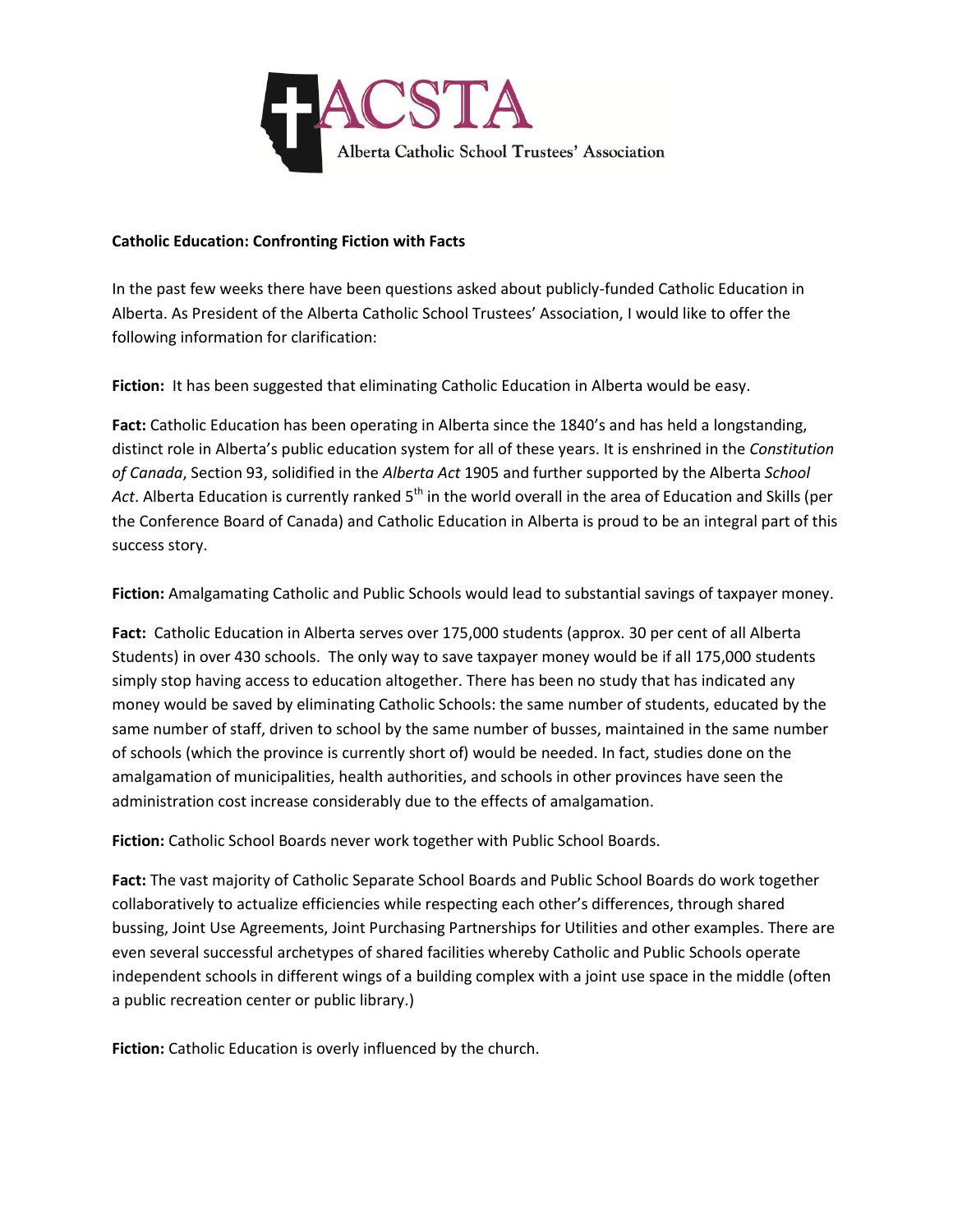**Fact:** Catholic Education is a unique partnership between the school, home and parish. Together this partnership is a close relationship between the faith community and the Church, through locally elected trustee representatives who independently create policy and govern their Boards. It seeks to develop a student's whole person by integrating academic excellence permeated in faith. The central focus of Catholic Education is Jesus Christ.

**Fiction:** Only Catholics can go to Catholic schools.

**Fact:** Catholic Schools are open to all students and families that choose a fully Catholic Christian faith based education experience. As per the Alberta *School Act* Catholic schools must accept all Resident Students (of the same faith) and if there is space and programs must accept Non-Resident students.

**Fiction:** Catholic schools are public schools with a crucifix on the wall and a religion class.

**Fact:** Catholic Schools are distinctive faith communities that nurture the spiritual, academic, emotional and physical wellbeing of students through the integration of the Alberta Education curriculum with gospel values and a sacramental life. Christ is the center of the Catholic School and his presence and teaching permeate the whole of the school day and the whole of the school building.

**Fiction:** Catholic schools teach intolerance and hate towards some groups.

**Fact:** Catholic Education is inclusive of all students and strives to have all children recognize their inherent beauty as children of God. Children are encouraged to see themselves as more than the sum of their parts; more than their race, religion, ability, gender, colour, sexual orientation, etc. This inclusiveness and moral imperative is supported by safe and welcoming school board policies & strong anti-bullying policies.

**Fiction:** Catholic schools do not teach about sexuality and wellness.

**Fact:** Catholic Schools teach comprehensive provincially mandated Health and Wellness Programs which are age appropriate. Programs on sexuality do include abstinence, a transcendent view of the person, and are taught from a Catholic worldview. The goal is to provide students with the information to make good and responsible choices.

**Fiction:** Public schools subsidize Separate schools.

**Fact:** There are two distinct constitutional rights regarding taxation: the right to access the property assessment base for financial support and the right to equity and fairness in funding. Catholic Education is funded through education property taxes, grants and general provincial revenue, exactly the same as public schools. Funds for schools in Alberta are pooled provincially and then distributed to schools based on enrolment numbers. The pooling of funds allows for a balanced approach to allow resources to go where parents choose to send their children to school. Each Alberta student carries funding into the education system of their choice.